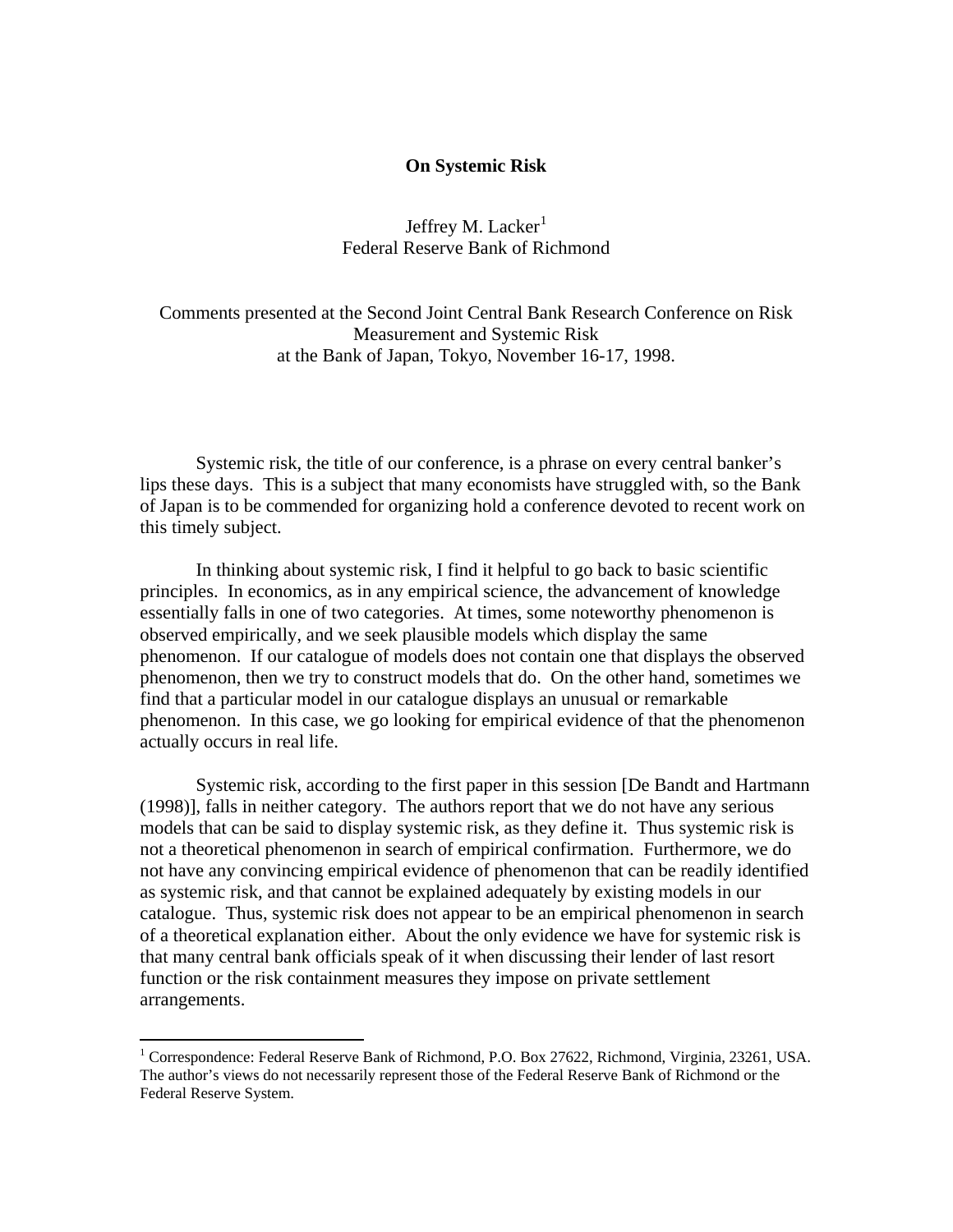What is meant by the term systemic risk? The papers presented here are fairly clear. Systemic risk refers to "contagion effects" that embody "negative externalities." Financial distress at one institution has "external effects," causing further financial distress or even failure at other institutions. The central idea is that multiple failures are causally linked, and that the linkages reflect externalities of some sort. This is, I believe, a popular definition.

I will argue here that there is good reason to believe that we will never have any very convincing models of systemic risk, at least according to the popular definition. I will also argue that there is good reason to believe that it will be quite difficult to find empirical evidence of systemic risk, according to the popular definition. Finally, I will propose an alternative approach to systemic risk, one that does not rely on notions of "externalities" in financial arrangements.

Why am I skeptical about the prospects of constructing convincing models of systemic risk? Systemic risk is supposed to be an externality, and yet it is supposed to be transmitted via financial market transactions: for example, runs by depositors, interdependencies that arise in settlement arrangements, or exposure to volatile asset prices. But all of these linkages represent voluntary transactions, and we do not usually think of voluntary transactions as giving rise to externalities. An externality, according to the standard definition in economics, represents an involuntary exposure of one agent to the effects of an action by another agent. The classic example is the effect of a steel mill's pollution on the laundry in your backyard.

When you place a deposit in a bank, for example, you implicitly accept the possibility of some bad things happening. If something bad does happen – for example, the bank fails and you lose money – it can hardly be called an externality in the standard sense. This is true no matter why the bank failed. Similarly, participants in multilateral settlement arrangements implicitly accept a number of possible outcomes. Some of them may involve losses, since credit exposures may be incurred in the course of clearing and settling. These are hardly external effects in the standard sense, no matter what their cause. Similarly, holders of actively traded securities have implicitly accepted a financial arrangement which could in certain circumstances result in large reductions in their wealth when prices fall. But this is hardly an external effect in the standard sense. In fact it seems quite difficult to imagine a financial transaction that could gives rise to phenomena that meet the standard definition of externality.

The distinction between external effects and unpleasant contingencies is important because of the policy implications. Externalities, defined the standard way, carry with them the presumption that government intervention of some sort is warranted, perhaps in the form of Pigovian taxes, perhaps in the form of quantitative restrictions. In the absence of externalities, there is no presumption that government intervention is necessary.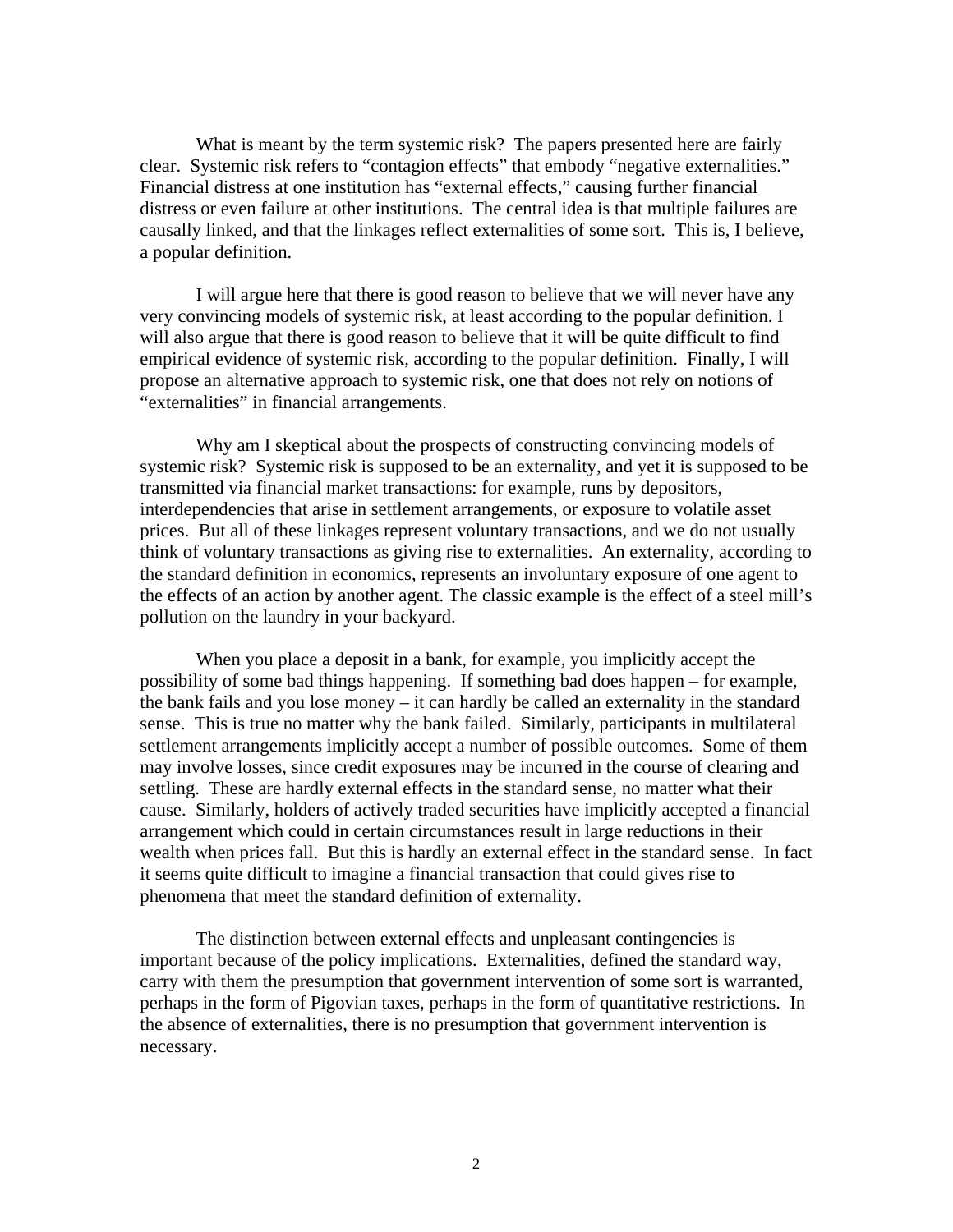Many of the models that are said to capture systemic risk essentially assume some sort of externality. I think it is fair to say that they represent reduced forms of some sort or another, not unlike putting money in the utility function in an otherwise nonmonetary general equilibrium model. As with money-in-the-utility-function, there are well-known problems with reduced forms. First, and foremost, they take institutional arrangements as given. For some purposes this poses no fundamental difficulty. After all, it seems worthwhile to understand the implications of various hypothetical institutional arrangements, apart from understanding how those arrangements arise.

The study of systemic risk, however, is fundamentally motivated by questions having to do with central bank policy, particularly lender of last resort activities and central bank settlement arrangements. Central bank policy in these areas helps establish the "rules of the game" for market participants. As with monetary policy, market participants can be expected to adapt to changes in the rules of the game. This is particularly relevant to payment systems, since private settlement arrangements clearly represent endogenous institutions. Reduced form assumptions about externalities essentially extrapolate from behavior under the past policy regime. Thus, with reduced forms it is difficult to evaluate new institutional arrangements, such as the proposed new foreign exchange clearing arrangement, or TARGET, the euro funds transfer system, or even a change as simple as paying interest on reserves. For the same reason, models that start by assuming some sort of contractual incompleteness can only take us so far, since settlement arrangements generally involve choices regarding the allocation of risk.

A coherent account of systemic risk would require an explicit model; a model where you can do welfare economics in the standard way. Moreover, we would need models in which people can create institutions like clearinghouses (or banks, for that matter) if it would be useful to them. We need models in which you can understand exactly what multilateral arrangements agents are capable of agreeing to. Generally, this means describing a physical environment so clearly that you could imagine living in it (although you may not like it very much). You should be able to answer questions like: Are agents spatially separated? With whom can they communicate? What information do they have? Can they precommit? Can they share risks? Admittedly, this is a difficult task, but we now have some examples of how to proceed. Scott Freeman (1996a; 1996b) has described a set of models like this in which specific interbank clearing occurs. [See also Edward J. Green (1997).] In addition, the paper by Hiroshi Fujiki, Edward J. Green and Akira Yamazaki (1998) at this conference is in fact specified at this more fundamental level. Models such as these provide good examples of how to proceed. But until we have more such models, any assertions about externalities and systemic risk will always be suspect.

There are alternatives to this program, but they are not terribly attractive, I would argue. One alternative is to appeal to irrationality on the part of financial market participants. The BIS takes this approach in some of its documents, for example, as does the staff of the Board of Governors at times. According to this approach, participants in multilateral settlement arrangements do not always realize that a counterparty could fail due to the failure of another counterparty. The problem with this approach is that it is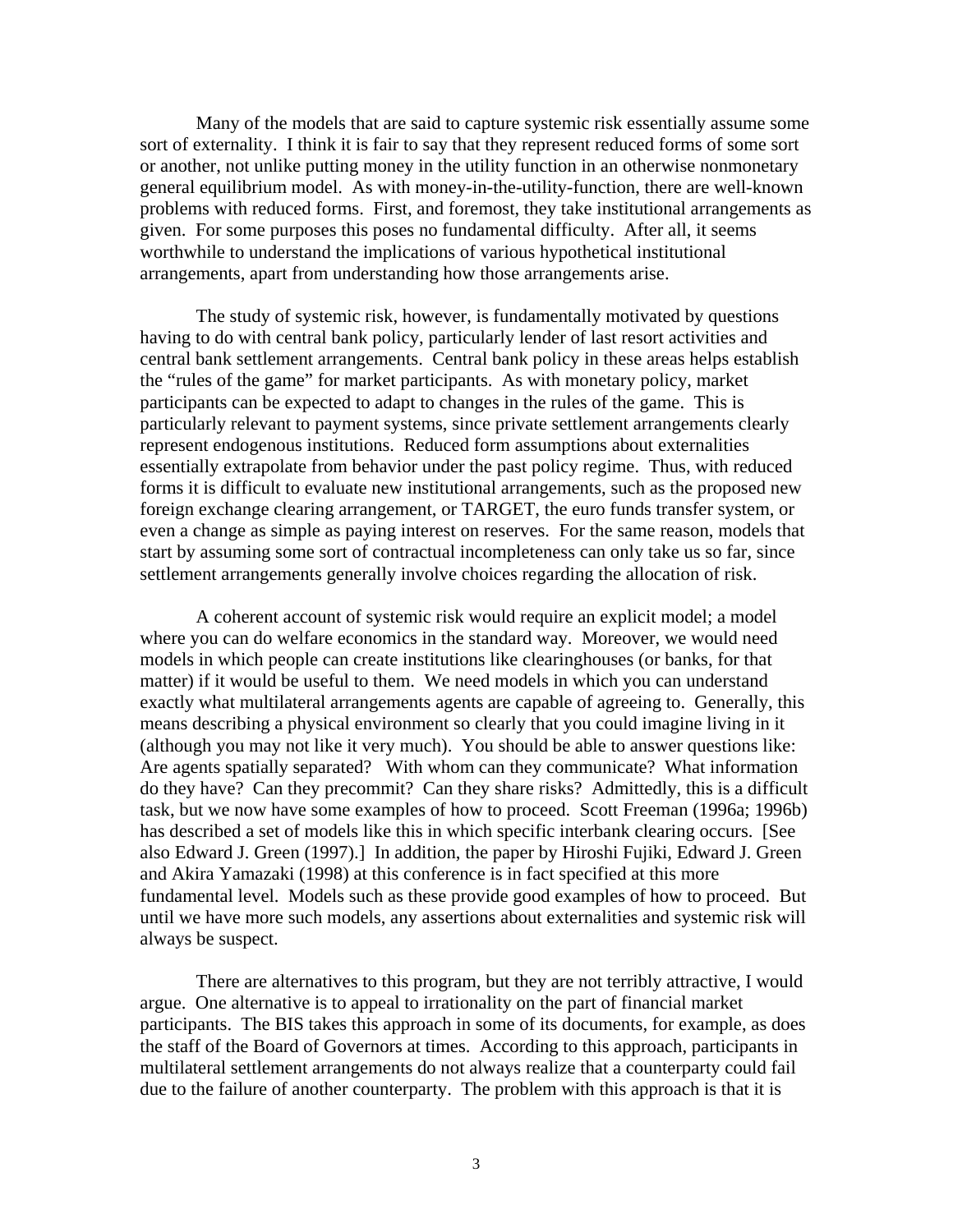conflicts with the fundamental philosophy underlying the vast corpus of financial market supervision and regulation; namely, that with adequate disclosure, market participants are generally capable of making risk exposure decisions for themselves. It strains credibility to assert that the participants in elaborate multilateral settlement arrangements, like CHIPS, for example, represent an isolated pocket of irrational or suboptimal investors that need to be protected against their own reckless lack of foresight.

Despite what I have said about the desirability of complete, well-articulated models, I should note that there will always be a place for the sort of partial-equilibrium analyses of payments arrangements that sometimes appear in the literature. I have in mind exercises like the calculations published in the mid-1980s of the quantitative implications of unwinding a CHIPS settlement, or the similar calculations recently published for an Italian settlement system. The third paper in this session, by Yukinobu Kitamura and Shuji Kobayakawa (1998), is another example along those lines. They examine the quantitative implications of particular closure rules in a multilateral settlement arrangement. As long as we are clear about what these exercises set out to do and about what is taken as given, and the authors of this paper are quite clear, then they add to our knowledge of the numerical mechanics of payment arrangements. As I mentioned earlier, this is valuable because it is informative about the implications of hypothetical institutional arrangements.

Why am I skeptical about the prospects of finding convincing empirical evidence of systemic risk? The type of evidence that economists look for consists of correlations between runs or failures at different banks, or between asset price declines in various markets. The second paper in this session, by Dirk Schoenmaker (1998), is a good example of a bank failure study along these lines. The idea is to find evidence consistent with the notion that one bank's failure can cause other banks to fail that otherwise might not have failed. The paper appears to succeed in this objective – bank failures appear to be serially correlated in the late  $19<sup>th</sup>$  and early  $20<sup>th</sup>$  century in the U.S.

But the natural question to ask is: what is the null hypothesis? It is easy to imagine models without any sort of externalities in which bank failures are correlated. For example, the failure of loan customers could be correlated across banks, due to correlated real shocks, or banks could be exposed to each other directly through interbank lending markets. Moreover, bank runs might rationally be correlated in a world in which depositors are imperfectly informed about banks' conditions.

The essence of the problem is that the information available to financial market participants is not directly observed by the econometrician. Of course, one can attempt to account for rational contagion effects by including control variables. The paper by Schoenmaker does this by including three macroeconomic variables for the contemporaneous month. Any serial correlation in bank failures, above and beyond that explained by these three contemporaneous macro variables, is counted as consistent with an external contagion effect. This is quite right – it is consistent with a contagion effect. But I would argue that it is not very convincing evidence against the null hypothesis that agents had knowledge, above and beyond that captured in the three macro variables, that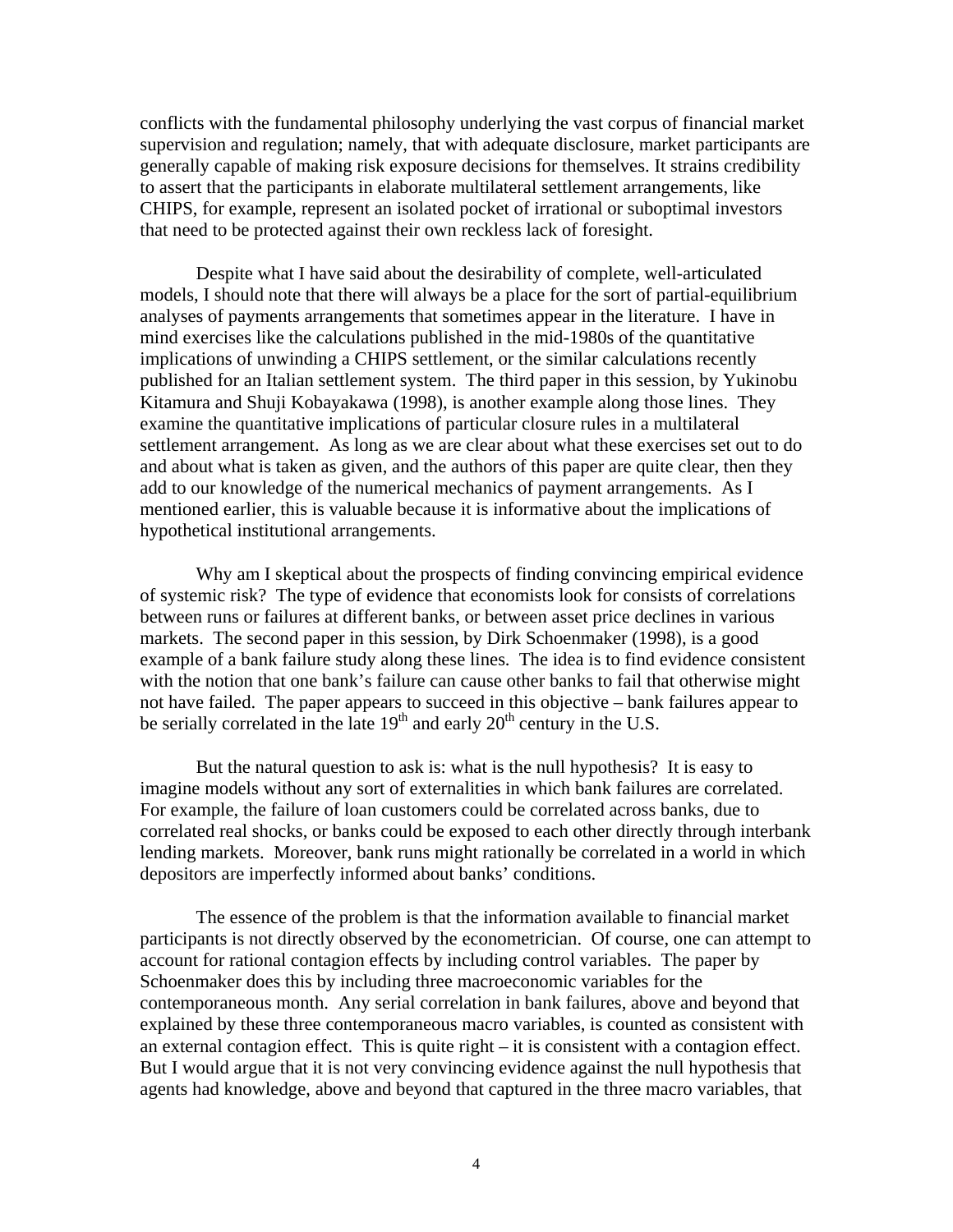was informative about bank solvency. Related, is it plausible that movements in these three variables account for all possible serial correlation in bank asset values? In general, I submit, we will always be able to find empirical evidence "consistent with" external contagion effects, but it will be difficult to find evidence that rules out quite natural alternative explanations that do not rely on externalities.

There is an empirical phenomenon that cries out for explanation, however: the undeniable fact that central bankers frequently claim that systemic risk exists. How should we understand this?

Let me begin by proposing a different definition of systemic risk – one that does not presuppose the existence of externalities in the traditional sense: Systemic risk is the risk that significant financial distress occurs at a significant number of institutions at about the same time. One could call this an agnostic definition, because it is agnostic about whether there is any sort of externality in financial markets or payment arrangements. Jean-Charles Rochet and Jean Tirole adopt a very similar defition [Rochet and Tirole (1996)].

The agnostic definition has very different policy implications than the popular definition. The popular definition presupposes a role for central bank lending to alleviate the effects for which people did not adequately prepare. In contrast, the agnostic definition does not prejudge the usefulness of central bank lending. In fact, it allows one to tell a very different story about central bank policy, and why central bankers talk about systemic risk. My interpretation of central bankers' use of the term "systemic risk" is based on two elements. The first is that central banks implicitly or explicitly provide backstop lending commitments to certain payment system participants and, more broadly, to certain financial market participants. Investors believe that in certain circumstances the central bank would intervene with direct or indirect lending to prevent the spread of losses. Similarly, payment system participants believe that the central bank would intervene to help participants avoid large (private) costs in the event of an unusual occurrence, such as the failure of a large participant to meet payment commitments.

The second element is that for whatever reason, perhaps political, this implicit line-of-credit service is underpriced in the sense that the cost to those that take advantage of it is less than the true social cost. This could occur because the price that beneficiaries pay for the service is below its true social cost. Or for some reason, again perhaps political, central banks cannot precommit not to lend in circumstances in which it is not socially beneficial to lend. In other words, the implicit lending commitment is overextended.

Together, these two hypotheses imply that a certain degree of moral hazard arises from central bank intervention in situations of financial distress. Financial market participants are not sufficiently mindful of the costs associated with the contingencies that gives rise to central bank intervention. The natural response, given such policies, is to attempt to contain such risks. For example, central banks impose risk controls, like the Lamfalussy Standards, on multilateral payment arrangements. Central bankers are right,